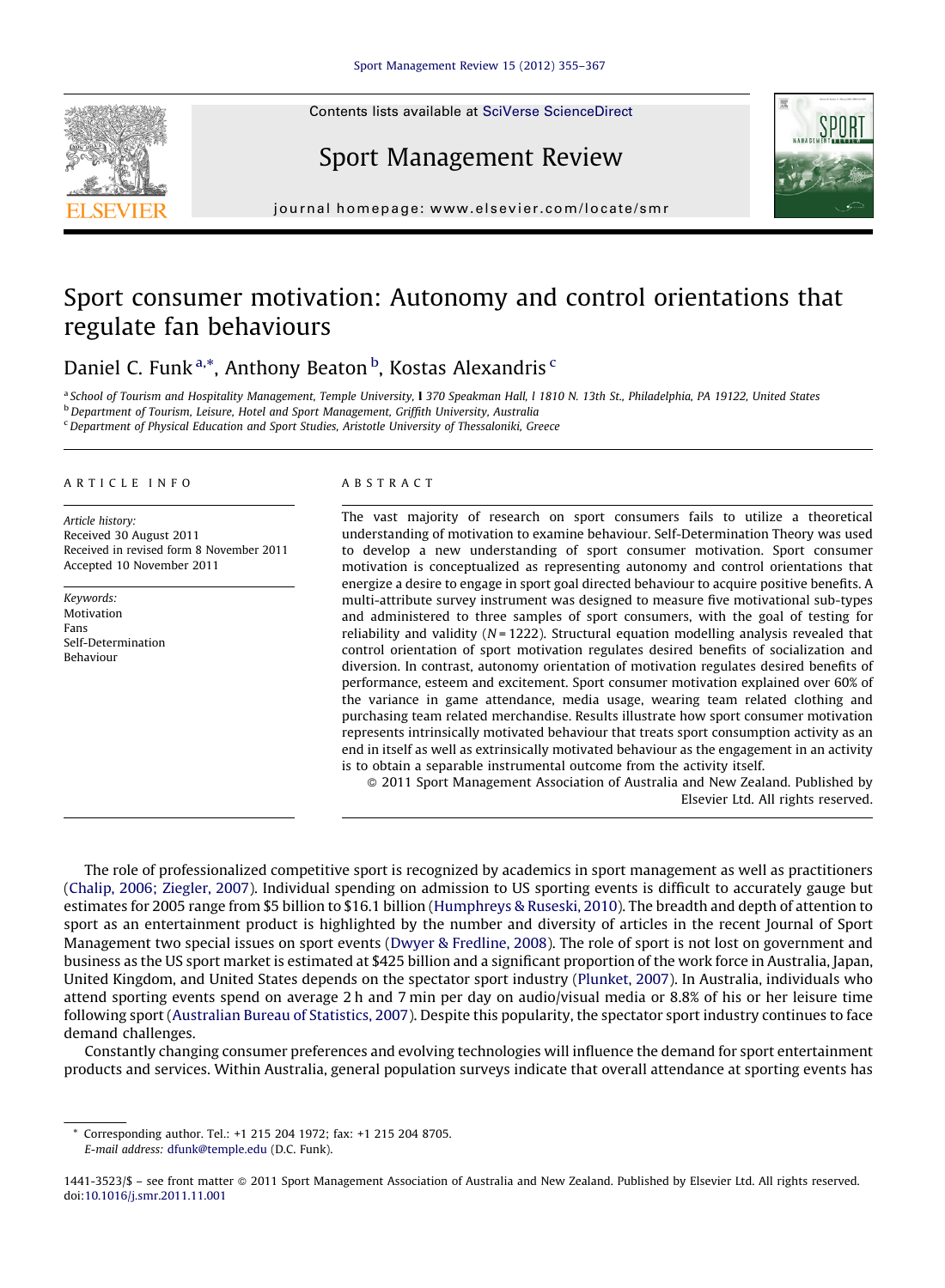declined from 42.3% in 1999 to 39.9% in 2005 despite more professional teams being introduced (ABS, [2007](#page--1-0)). The sporting good market from which \$8.25 billion in team licensed merchandise is generated has experienced slow growth between 2003 and 2007 in the US ([Plunket,](#page--1-0) 2007). The fragmentation of the TV sport audience into niche and regional markets continues to have implications for lower ratings and broadcast revenues [\(Klayman,](#page--1-0) 2007). Management issues related to performance enhancing drugs, behaviour of professional athletes, escalating payroll expenses, and public/private financing of venues continue to dampen public perceptions of sport. Advances through the Internet, satellite TV, and wireless technologies will impact the consumption of sport entertainment requiring new delivery strategies to develop revenue from local residents and tourists. The changing landscape within which the sport spectator industry operates requires a deeper consideration of the interchange between the individual and socio-contextual.

A sub-set of sport management research has emerged to understand sport consumers. To date, the social–psychological perspective ([Sloan,](#page--1-0) 1989) remains the dominant approach to explain a range of attitudes and behaviours of sport consumers (Heere & James, 2007; [Madrigal,](#page--1-0) 2006; Pritchard & Funk, 2006; Seo & Green, 2008). Investigations have led to measurement tools with a number of constructs to examine the relationship between individual motives and sport consumption related activities (Funk, Ridinger, & [Moorman,](#page--1-0) 2004; Trail & James, 2001; Wann, 1995). The bulk of this work embraces the concept that spectator sport provides the opportunity to satisfy individual needs and receive benefits, and specifies motivation as the substantive basis for sport consumer behaviour activity (Funk & [James,](#page--1-0) 2006). This has provided a good foundation to examine how discrete motives combine to elicit motivation and drive behaviour.

The current study builds upon this research by examining sport consumer motives under the conceptual guidance of a broad theory of motivation. The literature suggests that domain specific knowledge, such as sport consumer motivation, can be enhanced by grounding research within broad theoretical frameworks (Kyle & [Mowen,](#page--1-0) 2005; Weick, 1989). In this research, sport consumer motivation is considered from the perspective of Self-Determination Theory (SDT) (Deci & [Ryan,](#page--1-0) [1985a\)](#page--1-0). Within SDT, the regulation of specific sport consumer motives is a product of individual needs and socio-contextual considerations that represents an individual's motivational orientation (Deci & Ryan, [1985a](#page--1-0)).

An individual's motivational orientation can be broadly classified into intrinsic and extrinsic. Intrinsic motivation reflects an autonomy orientation that involves regulating behaviour based on interests, self-endorsed values and ego enhancement. As such, the autonomy orientation of sport consumer motivation would be intrinsically regulated behaviour that treats the sport consumption activity as an end in itself. Extrinsic motivation represents a control orientation that directs how one regulates behaviour based on feelings of stress, tension and public interaction. As such, the control orientation of sport consumer motivation would be intrinsically regulated behaviour that treats the sport consumption activity as means to an end. Together, autonomy and control motivational orientation regulate the type and frequency of sport consumption activities.

The present research examines how sport consumers regulate individual motives through autonomy and control orientations that influence attendance at sporting events, use of media to follow sport, and the purchase of licensed sport merchandise. Guided by SDT, the regulation of key sport consumer motives that explain a range of behaviours is examined. SDT has a strong tradition of being applied to understand sport participant motivation and was recently applied to understand motives of youth sport spectators (e.g., Goldstein & [Iso-Ahola,](#page--1-0) 2008). The next section provides a theoretical discussion of motivation followed by a discussion of sport consumer motivation.

#### 1. Literature

Motivation refers to the processes that energize and direct purposeful behaviour ([Hebb,](#page--1-0) 1955), and represents one of the most studied concepts in sport-related research [\(Snelgrove,](#page--1-0) Taks, Chalip, & Green, 2008). Various theories have been used to inform research on sport consumer motives (e.g., [Cunningham](#page--1-0) & Kwon, 2003; Kahle, Kambara & Rose, 1996; McDonald, [Milne,](#page--1-0) & Hong, 2002). However, most often, no organizing framework is relied on to guide research into sport consumer motivation (e.g., Funk & [James,](#page--1-0) 2001). Extending from this, limited attention has been paid to clarifying what motivation is intended to represent (e.g., Cooper, 2009; Pons, [Mourali,](#page--1-0) & Nyek, 2006). Therefore, prior to considering existing approaches to studying sport consumer motivation, some brief notes delineating what is meant by motivation in this research are in order.

#### 1.1. A motivational perspective

There are many different perspectives on motivation (e.g., Maehr & Meyer, 1997; Mele, 1995; [Ramlall,](#page--1-0) 2004), each with its own underlying assumptions suited to certain paradigms. It is beyond the scope of this article to compare and contrast the alternate views of motivation. Rather, we merely present one perspective on motivation that fits with the current authors paradigmatic beliefs, and it is left to the reader to decide if this is congruent with their personal beliefs and values.

Motivation in this research is viewed from what can be termed an organismic perspective (Day, Laland, & [Odling-Smee,](#page--1-0) 2003; [Lewontin](#page--1-0) & Levins, 1997; Moreno, Umerez, & Ibenez, 1997). This perspective adopts a holistic, or gestalt, view of the unit of analysis in research [\(Wheeler,](#page--1-0) 1936). Being a gestalt perspective, an organismic approach to research requires consideration of the part-whole problem endemic to our understanding of the world around us. That is, we should carefully describe how relativity and unity combine to bring into being the topic of our research. In this case, an organism may be described as any self-governing entity [\(Irwin,](#page--1-0) 1932).